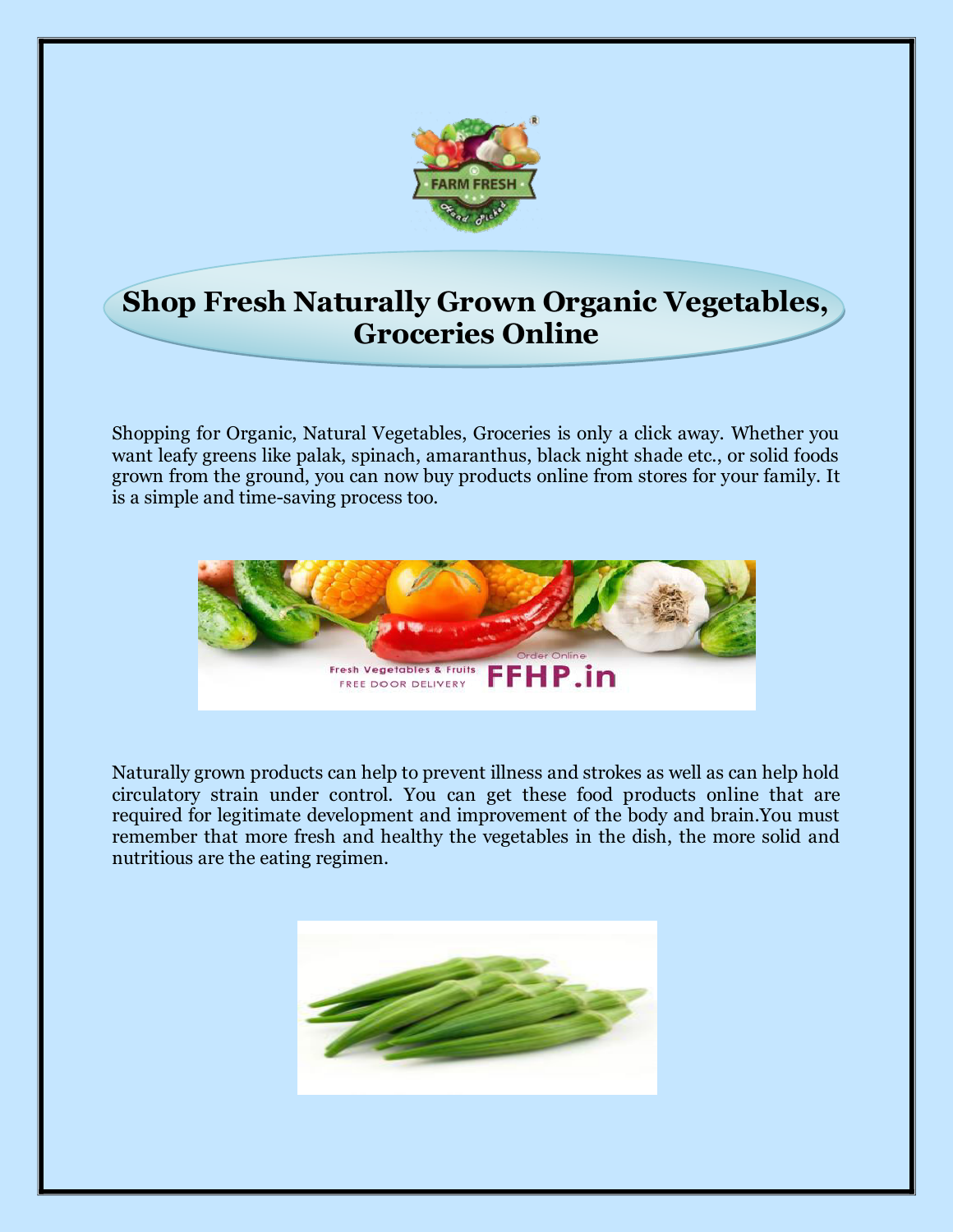

You should also try to add new vegetables in servings. Natural products must be added to your diet that help structure antibodies and battle against sickness.Our online store provide an amazing offer on foods grown from the ground. All you just need to choose and buy thecrisp vegetables and natural productsfrom the wide extent accessible on their website. You can order your Organic, Natural Vegetables, Groceries easily**.** 



However, you need to visit the website and read all the informationbefore you purchase your vegetables.Many supplierswandering into online businessand there is a great competition between them. Suggest that you should not miss this great opportunity to get your fresh vegetables, fruits, cold pressed oils, gir cow ghee, natural sugar shipped directly to your home in a hassle-free way.



When **[buying your Organic, Natural Vegetables, Groceries from an online](https://www.farmfreshhandpicked.com/vegetables)  [store](https://www.farmfreshhandpicked.com/vegetables)**, you will have the chance to experience a point-by-point list to discover what is accessible in the business sector. They offer a wide range of vegetablesto incorporate into your eating routine.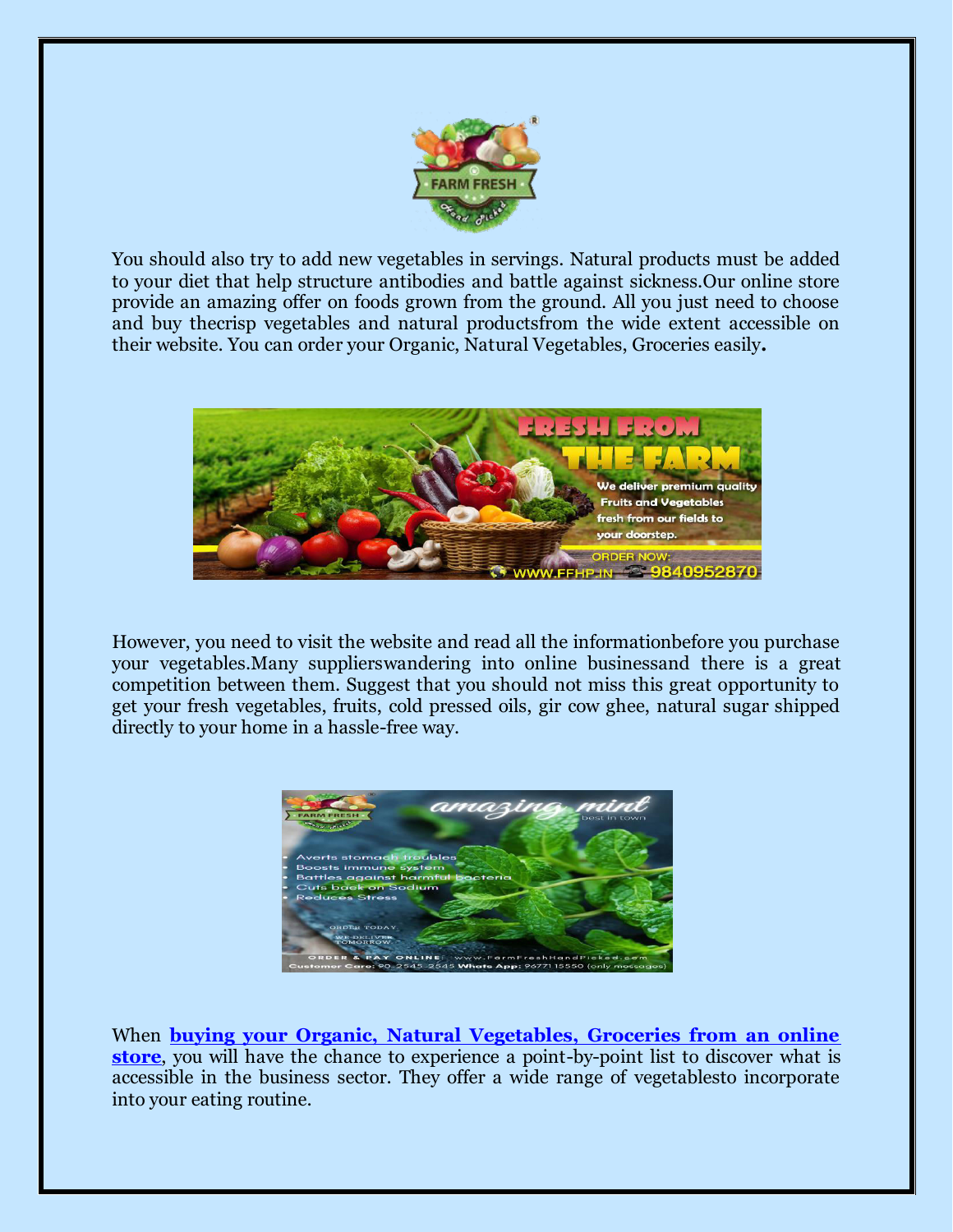

Some of the professional online suppliers are truly dedicated to this business. They are indeed the 21st century farmers working towards protecting our future generations. They have their own team to handle it professionally. You can get access to their local, nutrient-rich, flavorful, and handcrafted vegetables, fruits, greens online at the best pricing range.



All you just need to find the best online supplier for your required Organic, Natural Vegetables**,** Fruits, Cold-pressed oils, Gir cow Ghee, Natural sugar, Traditional Rice etc**.**  For the best shopping experience, you can visit **[www.farmfreshhandpicked.com](http://www.farmfreshhandpicked.com/)**

## **For more details visit us our website:**

<https://www.farmfreshhandpicked.com/>

**Email:** [support@ffhp.in](mailto:support@ffhp.in)